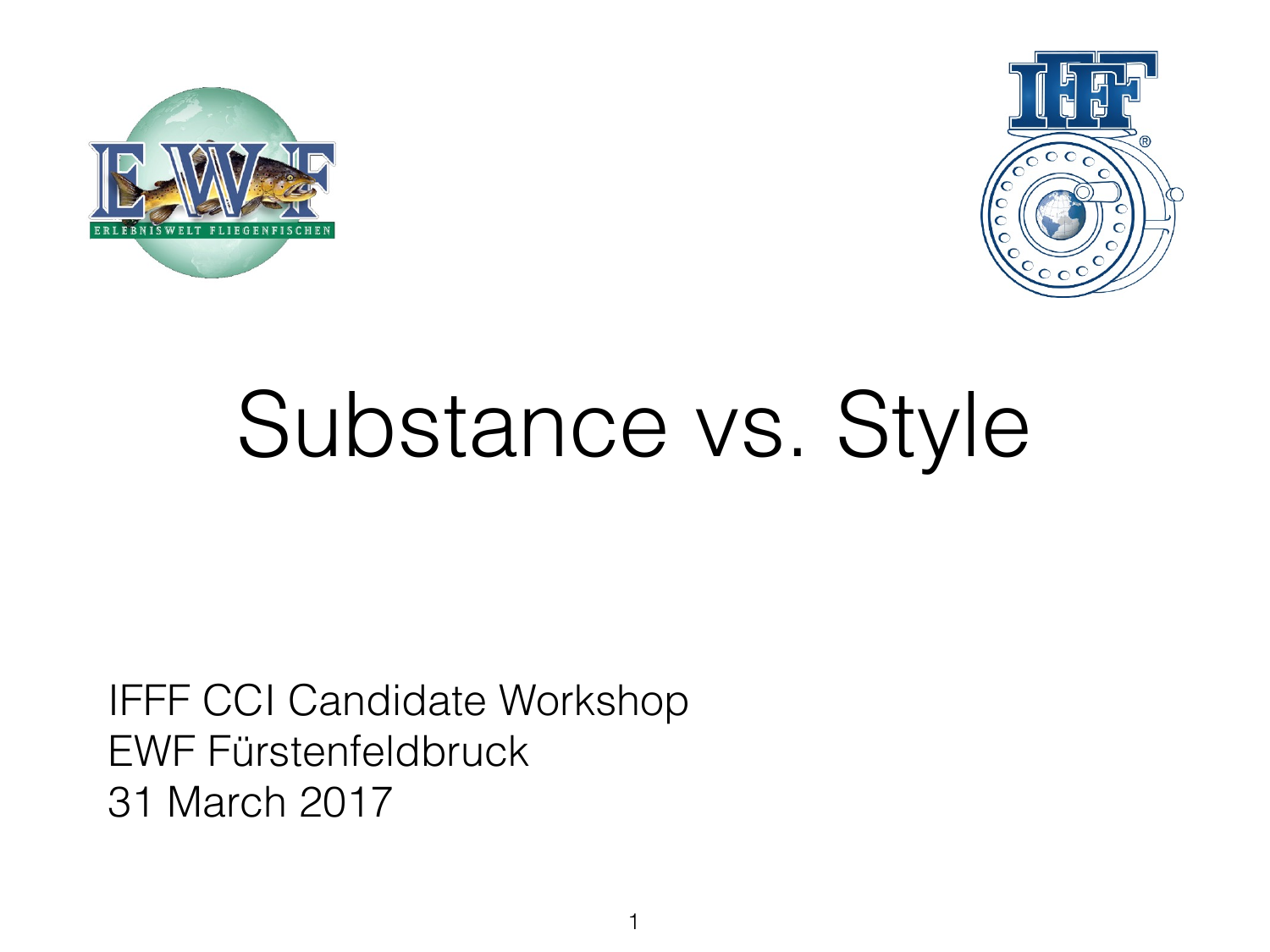

#### **The International Federation of Fly Fishers**

- Headquarters Livingston, Montana
- 1,429 instructors in approximately 40 countries
	- Casting Instructor (CI) 1,136
	- Master Casting Instructor (MCI) 261
	- Two Handed Casting Instructor (THCI) 95(a)
	- European Instructors 104

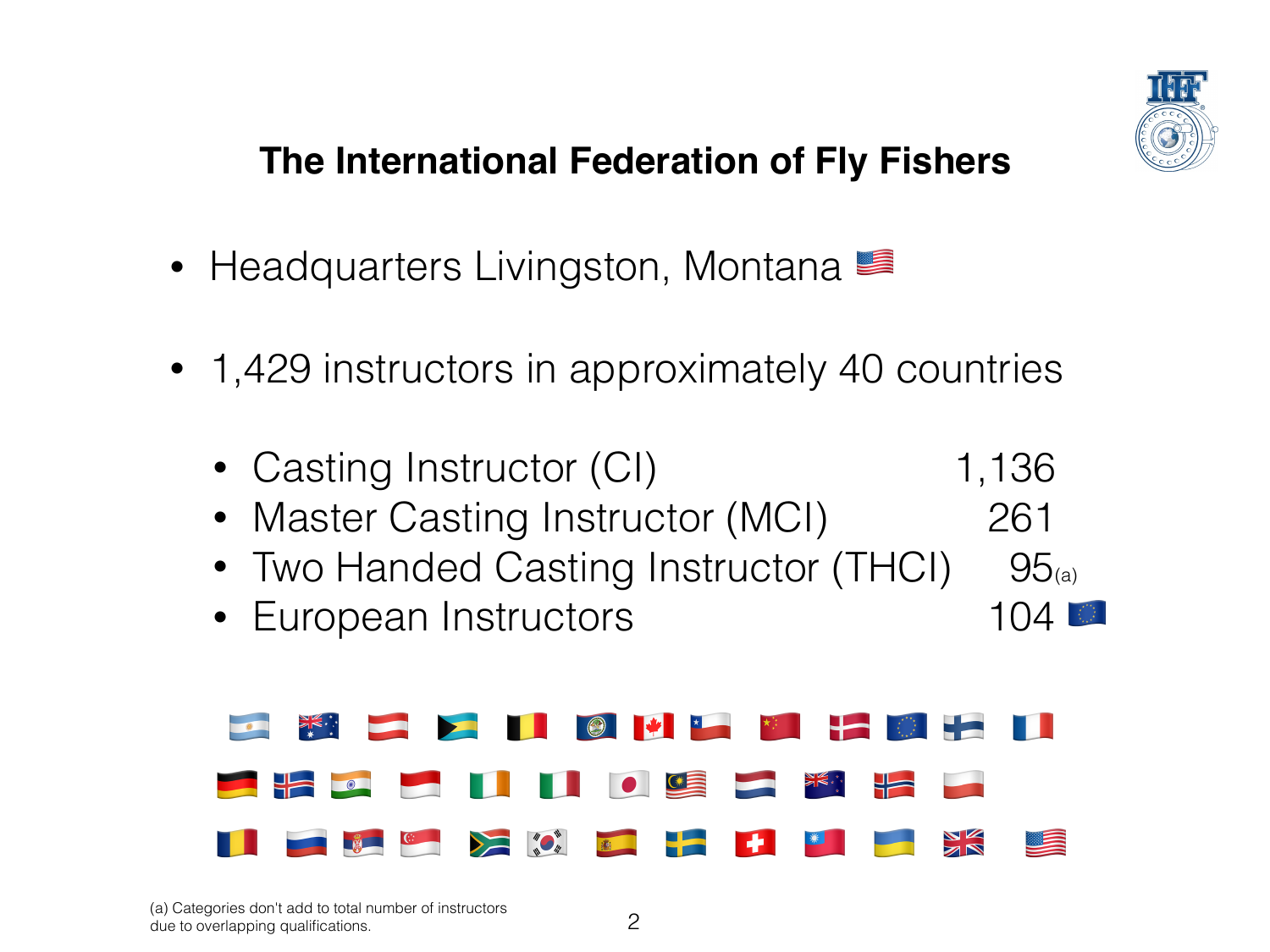

#### **The IFFF Casting Programme**

- Founded by Mel Krieger and others in 1992
- IFFF instructors include Joan Wulff, Steve ( $\bullet$   $\bullet$   $\bullet$ , G Loomis) and Tim (Airflo) Rajeff, Bruce Richards (Scientific Anglers), Jerry Siem (ARRTI, Sage) and Gary (Presentation) and Jason (ARRTI) Borger, Bill Gammel (5 Essentials), Simon Gawesworth (Rio, Snake Roll)
- 3 instructor certifications
	- CI Single handed
	- MCI Advanced Single Handed
	- THCI Two handed
- Designed to develop teachers not award casting merit badges
- Why be an IFFF certified instructor
	- Teach and cast better
	- Global credential
	- Network- want to fish Iceland, India, New Zealand, Patagonia, Montana .....?
	- Events like the EWF-all you can eat buffets for casting junkies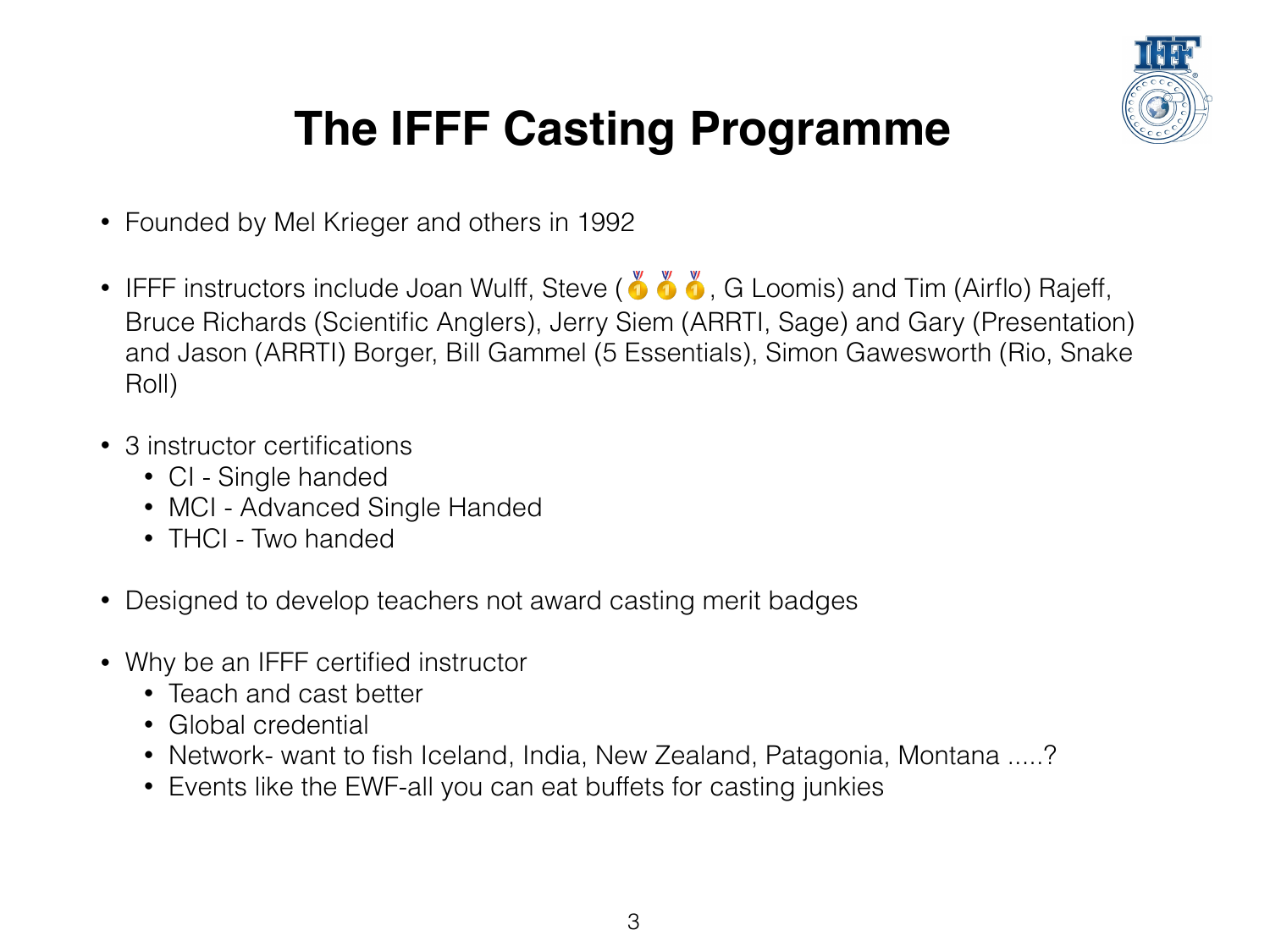

### **Working Definition**

#### **Substance**:

-Things we need to do to execute a cast as intended

#### **Style**:

-Elements we can vary -Advantages and disadvantages more than "right" and "wrong"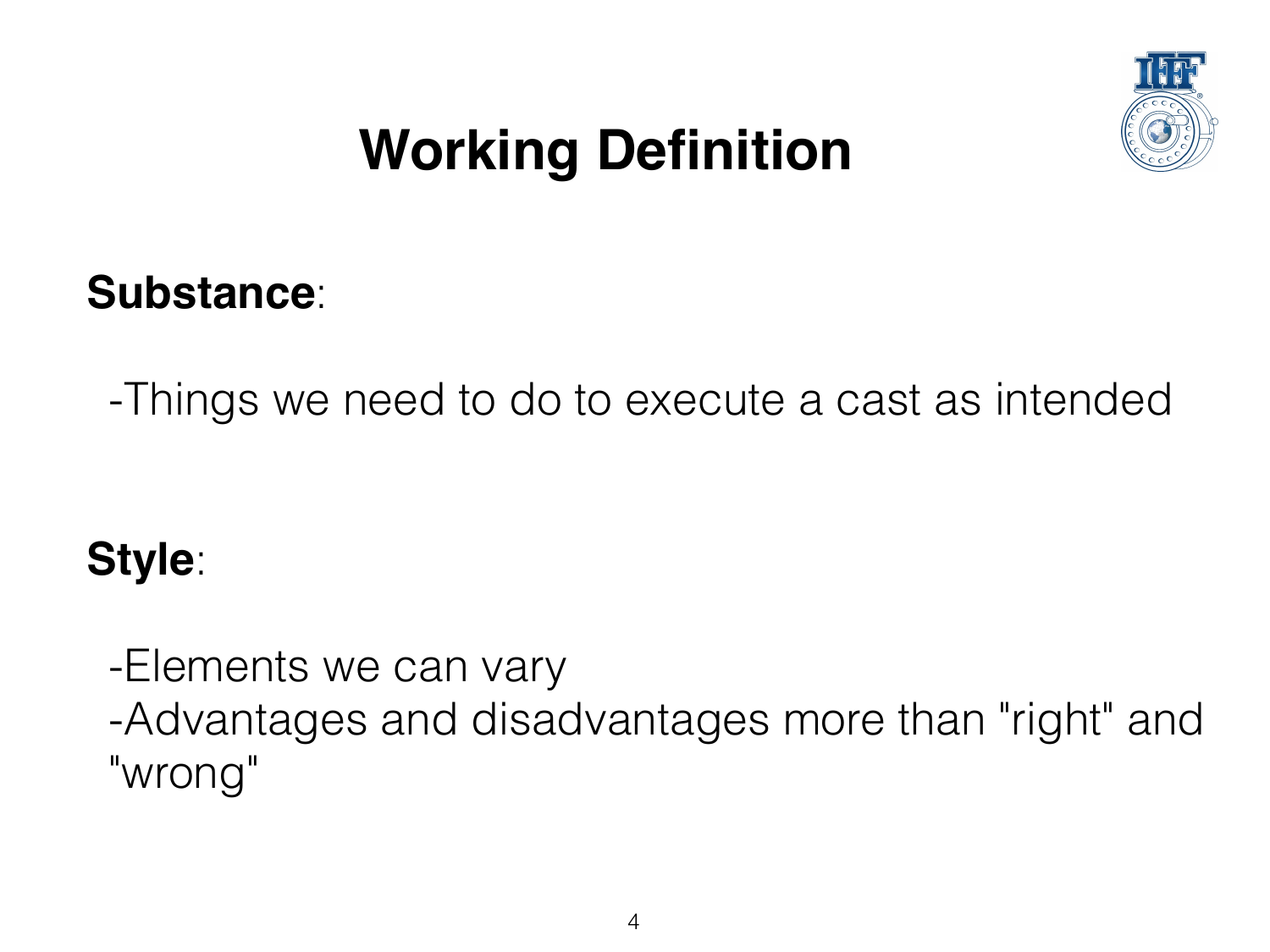## Style or Substance?

- Arm and Elbow position
- Arc width / rotation
- Body movement
- Drag
- Drift
- Grip
- Hauling
- Pause
- Power (rotation or translation)
- Rod angle
- Slack minimized
- Stance
- Stop
- Stroke length / translation
- Straight line tip path

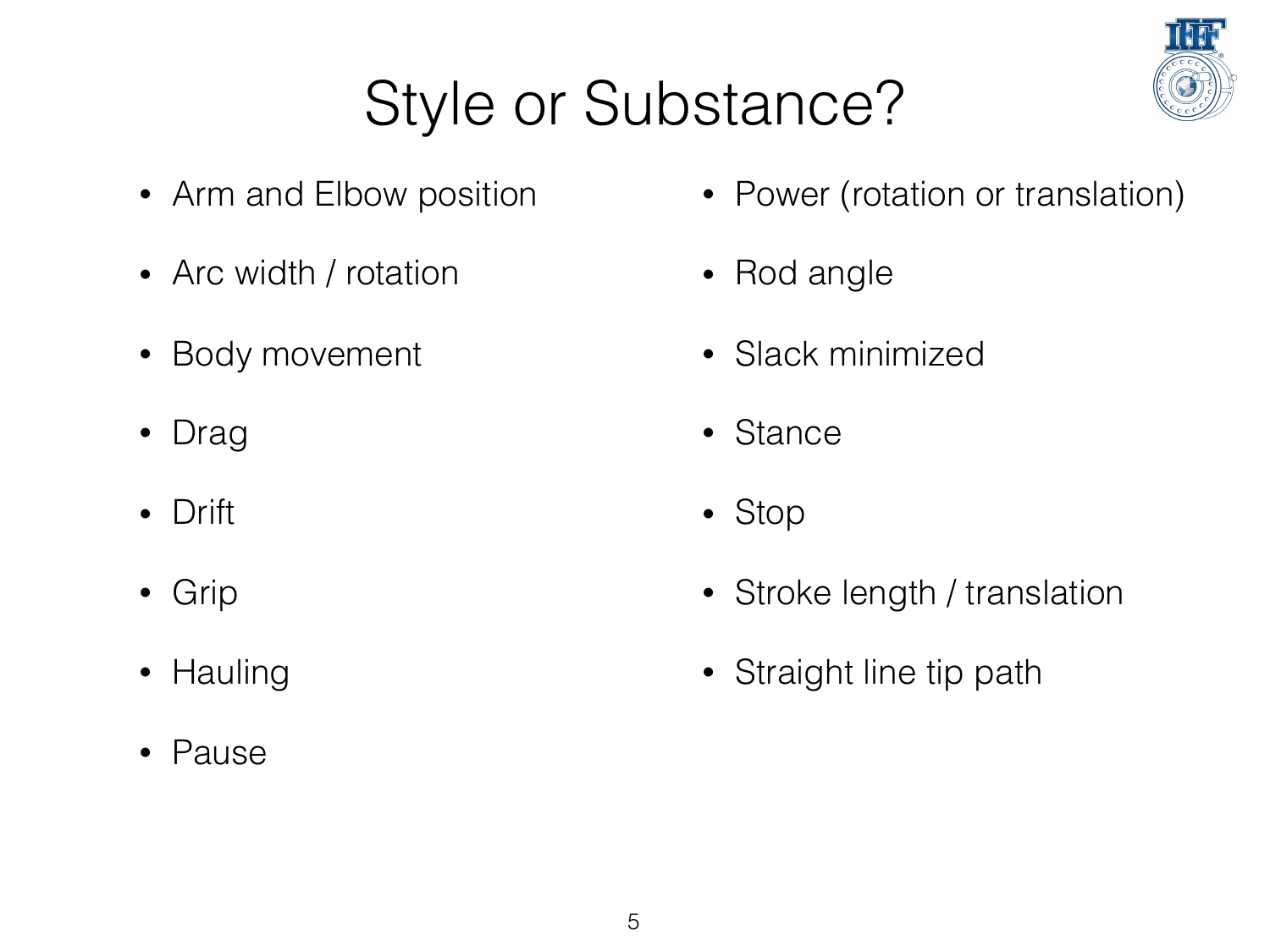# Style or Substance - One View

6



- **• Arm and Elbow position**
- **• Arc width (includes stop)**
- **• Body movement**
- **• Drag**
- **• Drift**
- **• Grip**
- **• Hauling**
- **• Pause**
- **• Power (includes stop/ deceleration)**
- **• Rod angle**
- **• Slack minimized**
- **• Stance**
- **• Stop**
- **• Stroke length**
- **• Straight line tip path**







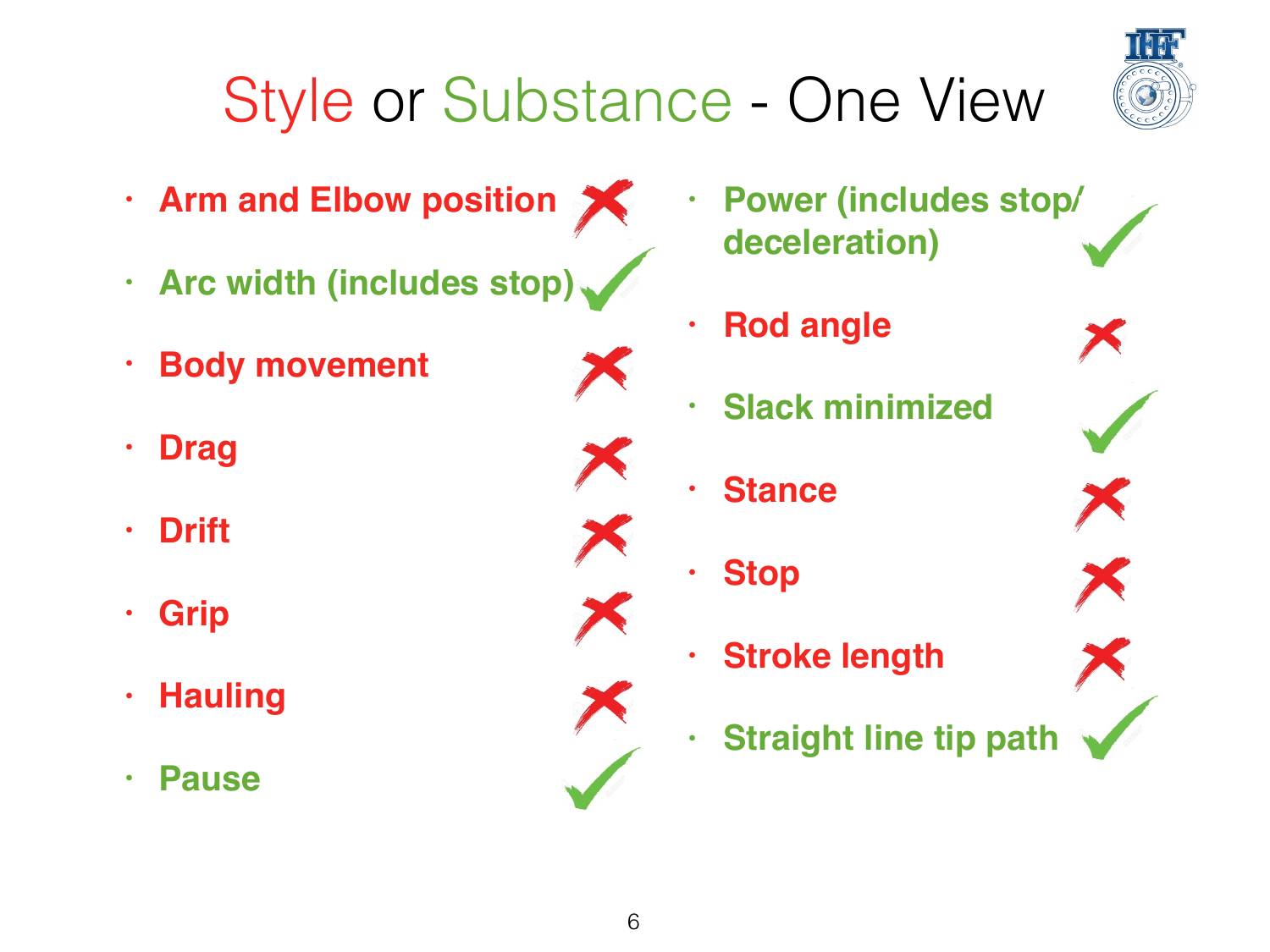

### **Substance List = The Five Essentials of Flycasting\***

- **• Arc width**
- **• Pause**
- **• Power**
- **• Slack minimized**
- **• Straight line tip path**

#### **("APPSS")**

\* Bill and J.W. Gammel, 1993, alphabetical order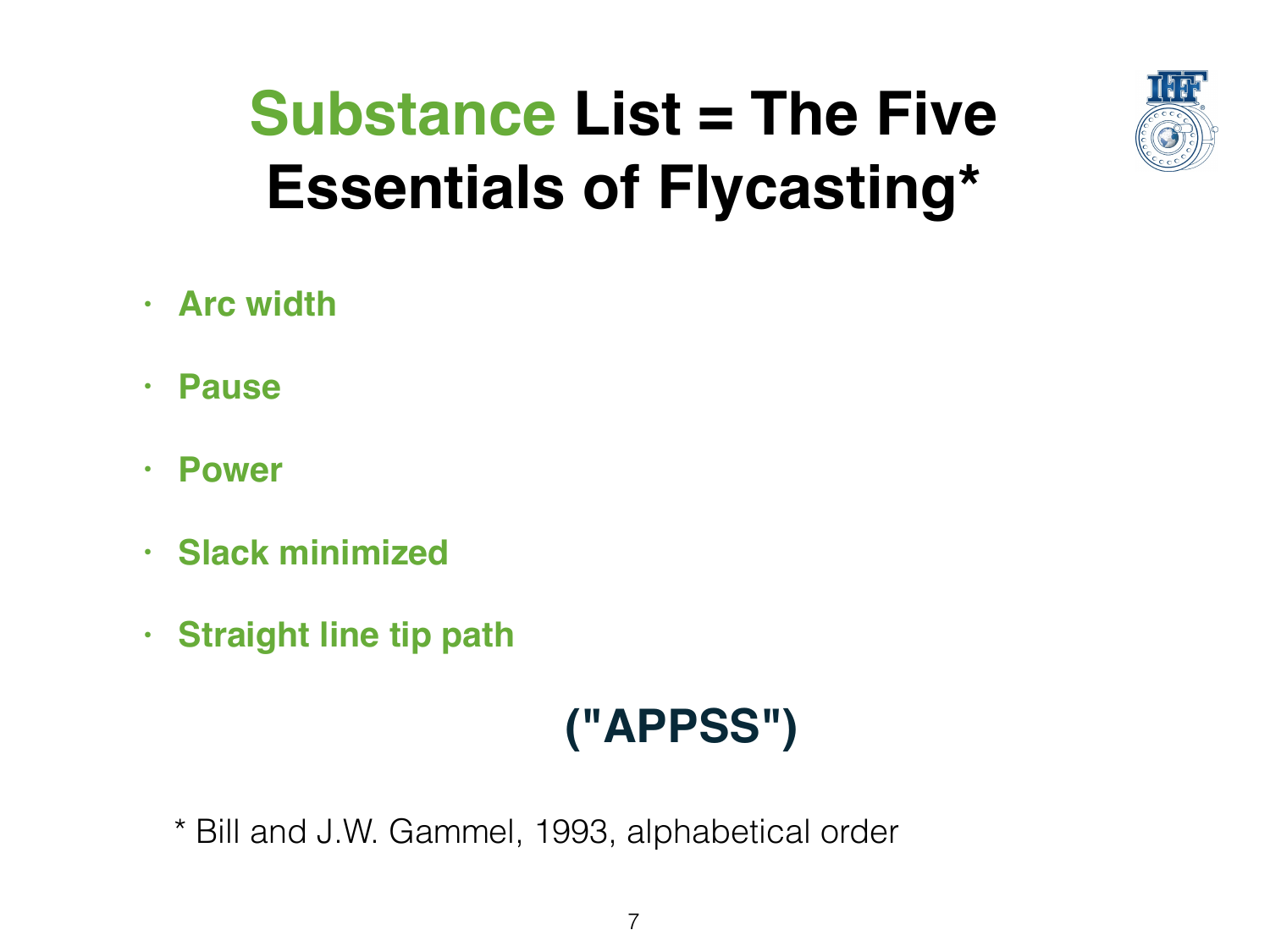

### Does Every Cast Require All The Essentials?

- **Arc width** static bow and arrow cast? Only translation or haul?
- **Pause** snap cast, D loop formation or continuous tension casts?
- **Power** some force probably needed to move line and deceleration required to then form loop
- **Slack** can often cast effectively with considerable slack
- **Straight line tip path** presentation casts, tailwind, heavy or complicated payload, sinking lines?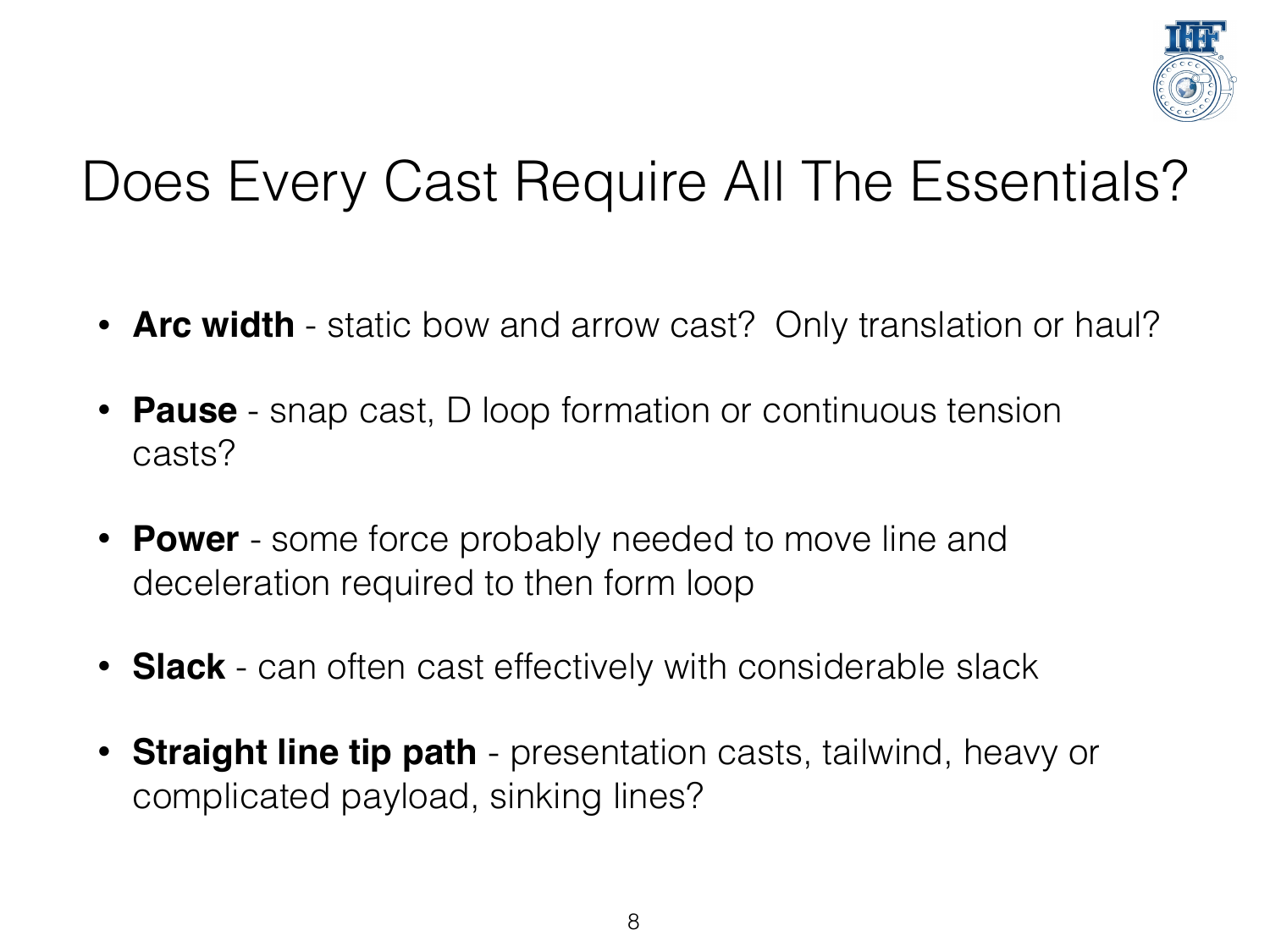

### Substance: As Few as Two or Three Essentials?

- **•** *Intended* **tip path**
- **Power**, from
	- Stroke (two Essentials), and/or
	- **Arc** (three Essentials)